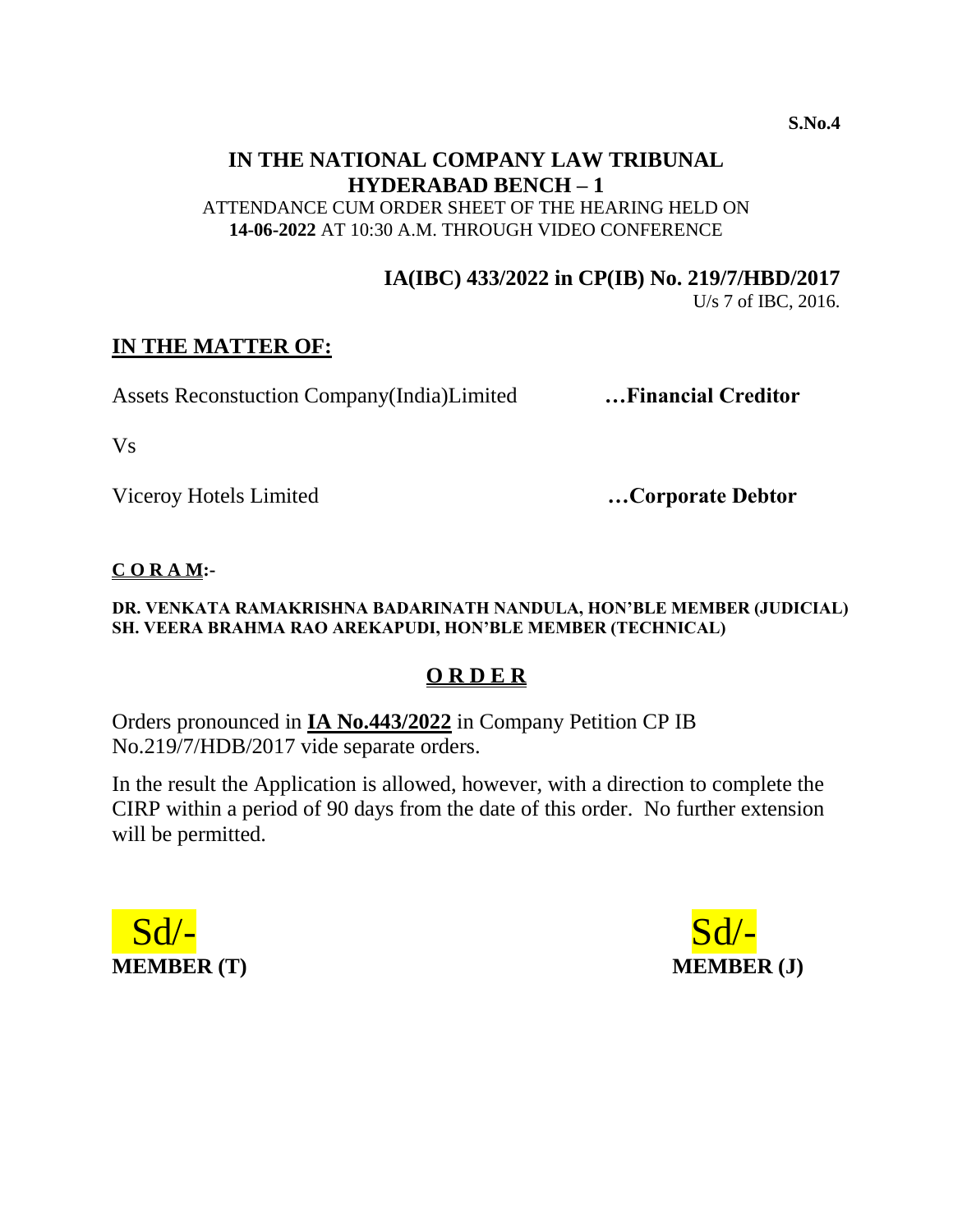#### **NATIONAL COMPANY LAW TRIBUNAL BENCH-1, HYDERABAD**

## **IA No.443 of 2022 in CP (IB) NO. 219/7/HDB/2017**

APPLICATION UNDER SECTION 60(5) OF IBC, 2016,

# **IN THE MATTER OF VICEROY HOTELS LIMITED**

#### **BETWEEN**

#### **Dr.Govindarajula Venkata Narasimha Rao**

(Resolution Professional of Viceroy Hotels Limited appointed Vide the order of this Hon'ble Tribunal dated 13.04.2022) Having place of office at Plot No.20, Sector-I, Survey No.64, 4 th Floor, Huda Techno Enclave, Hyderabad, 500 081.

#### **… Petitioner**

## AND

## **Committee of Creditors (Viceroy Hotels Limited (In CIRP)**

Represented by its lead member- Asset Reconstruction Company(India) Limited, Having its Registered Office at the Ruby, Senapati Bapat Marg, Dadar(W), Mumbai-400028, Represented by its Authorized Signatory.

#### **…Respondent**

## **Date of order: 14.06.2022**

#### **Coram:**

Dr N.Venkata Ramakrishna Badarinath, Hon'ble Member (Judicial) Shri Veera Brahma Rao Arekapudi, Hon'ble Member (Technical)

#### **Appearance**

| For Applicant: | Shri Shabbeer Ahmed, Counsel.                                       |
|----------------|---------------------------------------------------------------------|
|                | For Respondent: Mr. Ravi Charan and Ms. Niharika Agarwal, Counsels. |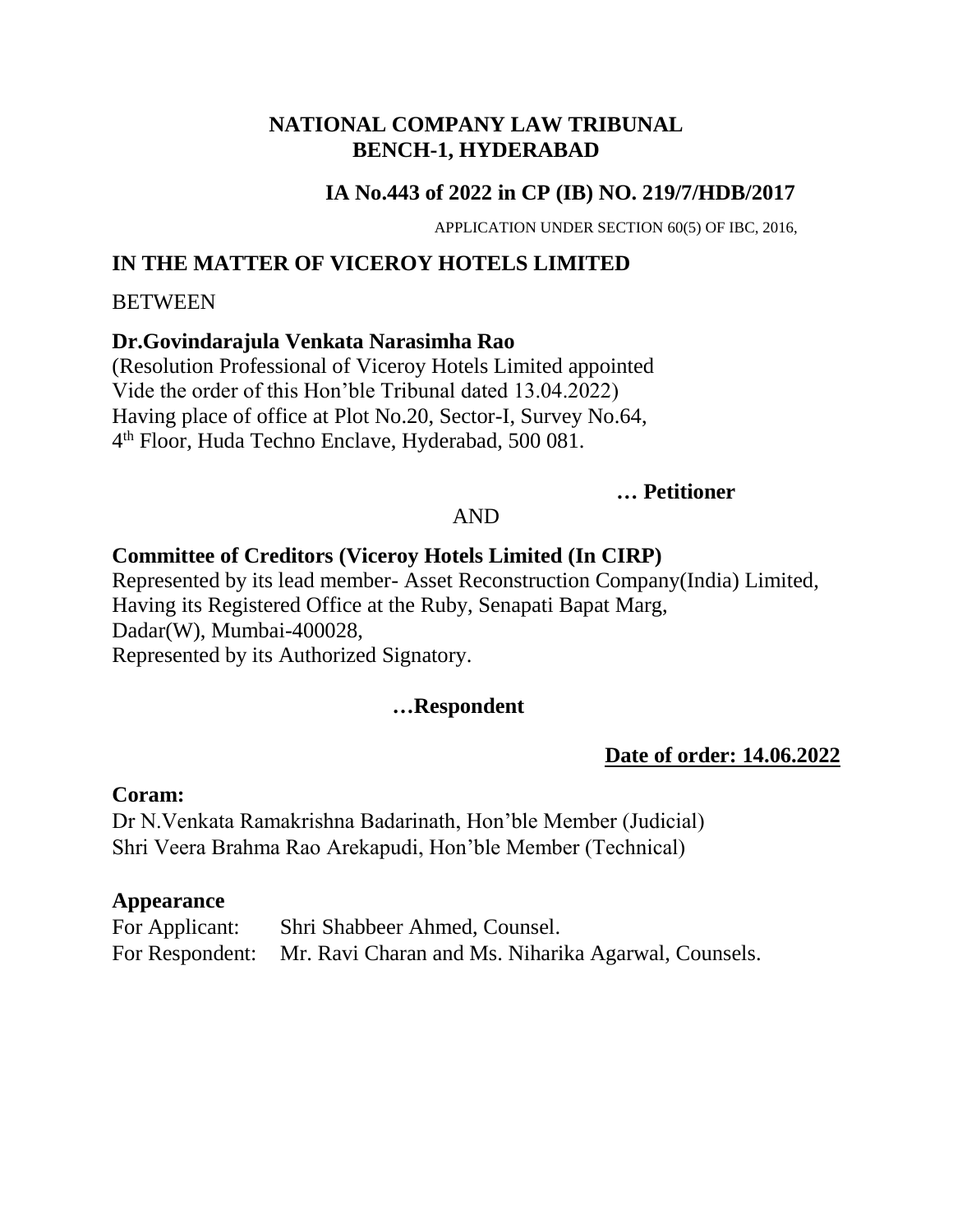#### **[PER BENCH]**

- 1. *This Application is filed by the Applicant under Section 60(5) of the I&B Code, 2016 R/w Rule 11 of the NCLT Rules, 2016 seeking to permit the Applicant to issue a Revised Form-G (Invitation for Expression of Interest) under Regulation 36A (1) of the I&B Regulations, 2016 inviting prospective Resolution Applicants to submit their Expressions of Interest (EOI) for the purpose of Insolvency Resolution of the Corporate Debtor. Further to grant 90 days' time to invite fresh EOI's from the interested bidders for submitting resolution plans for the corporate debtor.*
- **2.** *Averments in brief:*
	- a. *As per the basic facts of the case, ARCIL as a financial creditor initiated CIRP against the corporate debtor i.e Viceroy Hotels Limited. This Adjudicating Authority has admitted the Application and appointed the IRP vide order dated 12.03.2018. Subsequently, IRP Mr.K.K.Rao, was appointed as RP and convened 19 COC meetings during the CIRP period.*
	- b. *It is averred that 18th COC meeting was held on 11.03.2019 and 12.03.2019 and evaluated the Resolution plans submitted by ARCIL, Unison Hotels Private Limited and CFM Asset Reconstruction Private Limited and placed before the COC. The COC had approved the Resolution plan submitted by CFM ARC by 88% voting.*
	- c. *Consequently, IA No.281 of 2019 was filed by the erst while RP before this Adjudicating Authority seeking approval of the Resolution Professional submitted by CFM ARC, which is dismissed by this Adjudicating Authority on 01.09.2021.*
	- d. *It is averred that the resolution plan was rejected by this Adjudicating Authority not on merits but on the issue of eligibility with a view that CFM*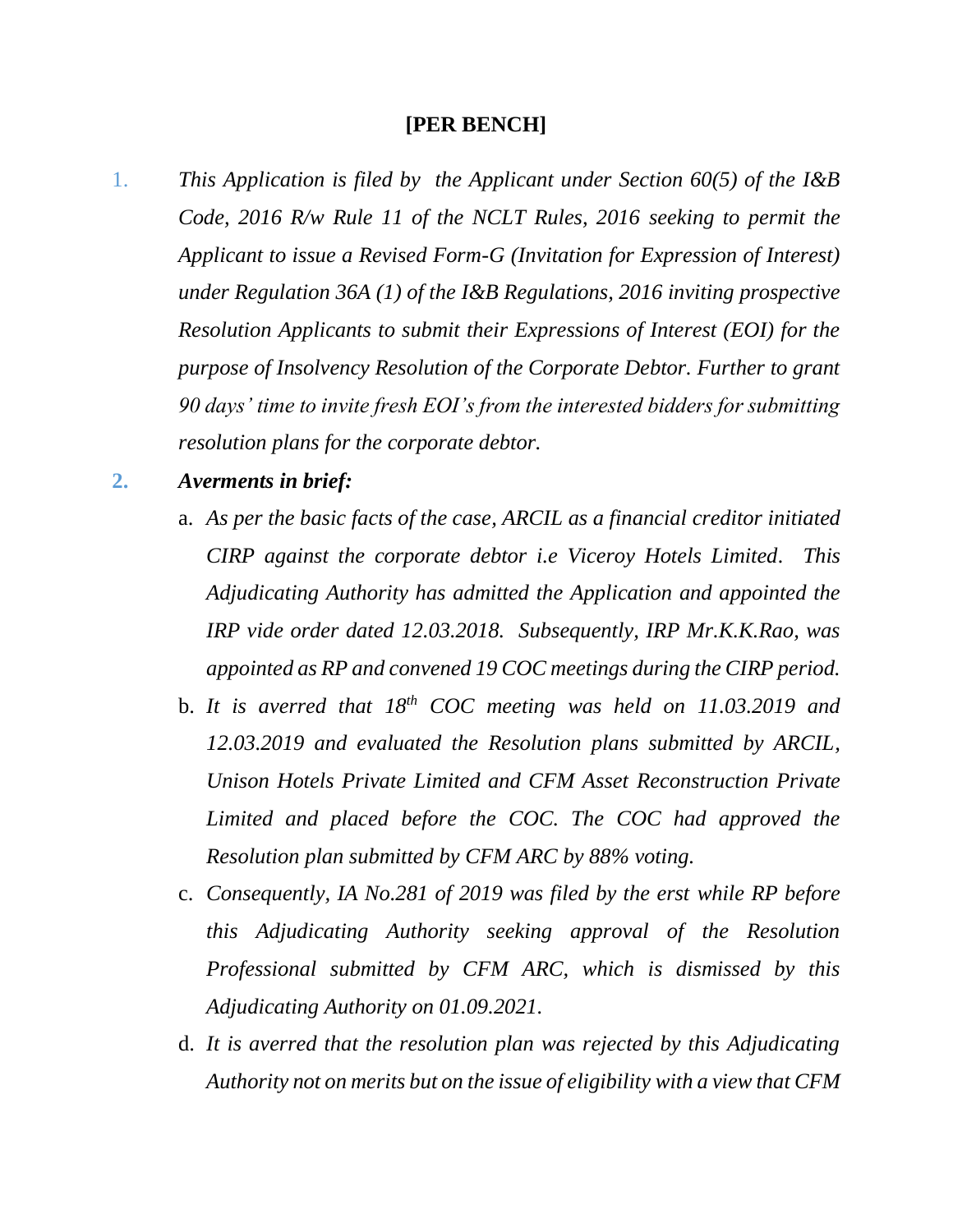*ARC would not be cable of implementing the Resolution plan with out prior approval of RBI.* 

- e. *The order passed by this Adjudicating Authority in IA No.281/2019 was challenged by the COC, before Hon'ble NCLAT, Chennai vide Company Appeal(AT) (Ins) No.325 of 2021. In the said Appeal, the Hon'ble NCLAT, vide its order dated 17.12.2021 passed an order inter alia observing " In the interregnum, the IRP/RP will ensure that the Company remains a going concern. He will pay salary and wages to the officers/employees/workers etc.," The copy of the order of Hon'ble NCLAT is annexed to the application as Annexure-1.*
- f. *In the meanwhile, CFM ARC has filed an affidavit before Hon'ble NCLAT stating that its offer is no longer open in view of the Resolution plan being rejected by this Adjudicating Authority.*
- g. *It is averred that from the period of filing IA No.281 of 2019 till 20.04.2022 the corporate debtor is running as a going concern. Meanwhile, the respondent filed an IA No.27 of 2022 before this Adjudicating Authority for change of RP , Subsequently this Adjudicating Authority has directed the erst while RP to conduct the COC meeting for replacement of RP. In the 19th COC meeting held on 28.03.2022 the erst while RP has been replaced by the Applicant which was further confirmed by this Adjudicating Authority vide order dated 13.04.2022.*
- h. It is further submitted that after the rejection of the Resolution plan by this Adjudicating Authority, one of the Unsuccessful Resolution Applicants i.e Union Hotels Private Limited filed an Application bearing I.A.No.176 of 2022 seeking a direction from this Adjudicating Authority to convene a meeting of COC for consideration of its plan evincing interest in participating in the insolvency Resolution process of Corporate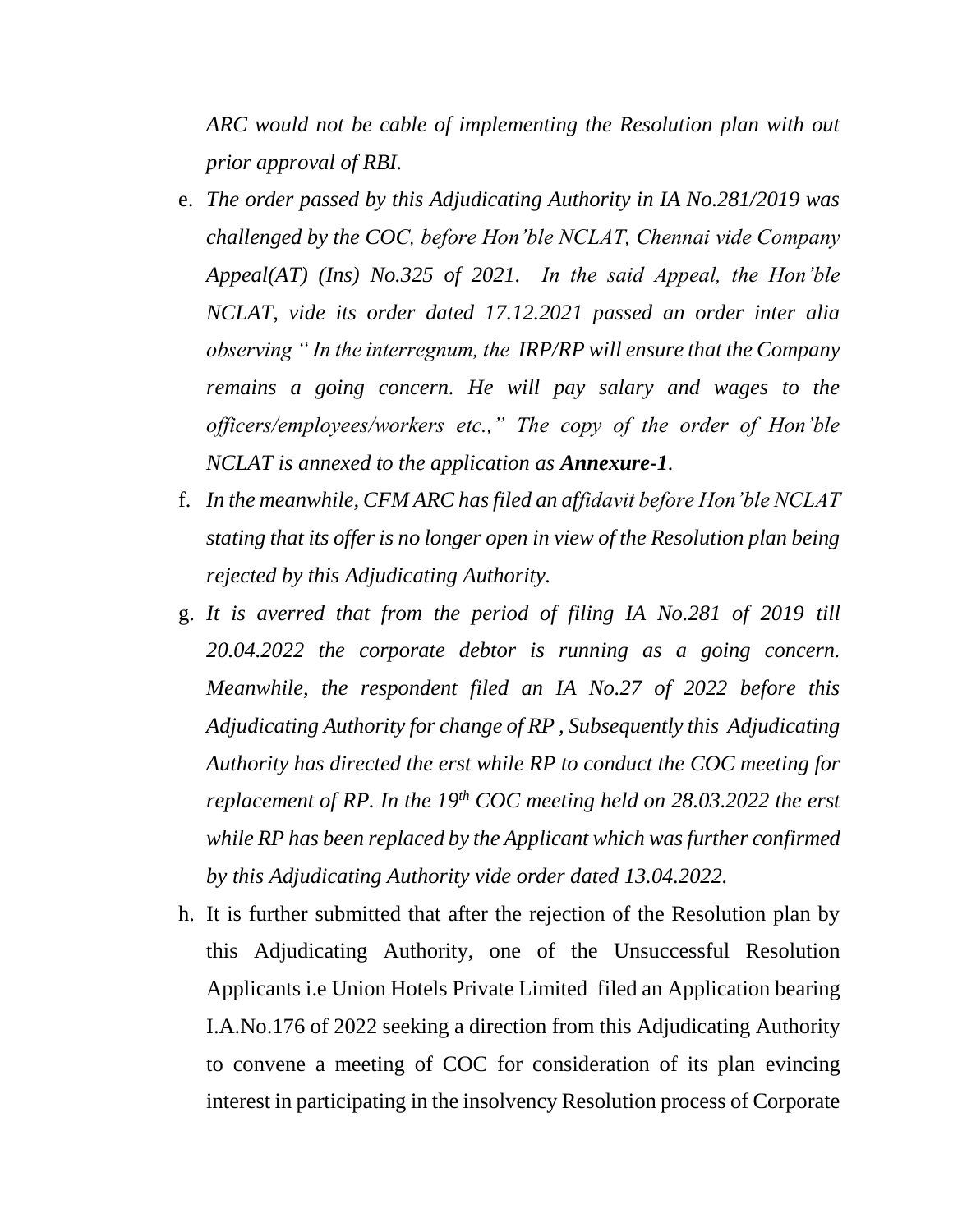Debtor. Further, a Hyderabad based entity by the name – Innopark (India) Private Limited has issued an email dated 23.03.2022 to the erstwhile RP expressing its interest in submitting a Resolution Plan for the Corporate Debtor. An Ahmedabad based entity – City gold Entertainment Limited has also issued an email on 31.03.2022 to the erstwhile RP making the members of the COC that it is desirous of participating in the insolvency Resolution Process of the Corporate Debtor. Additionally, another Hyderabad based entity – A I R Infra Projects has also issued an mail dated.01.04.2022 to lead Financial Creditor – ARCIL requesting for guidance on the Resolution Process. The copies of the emails are annexed to the application to the Application at Annexure-6,7,8.

- i. Based on the circumstances, for revival of the Corporate Debtor in the interest of all stakeholder, Applicant prayed this Adjudicating Authority to grant 90 days' time from date of its order, to issue Form G and invite fresh bids for the maximization of the asset value of the corporate Debtor so that existing and new bidders can participate. This was further confirmed vide resolution passed in  $20<sup>th</sup>$  meeting of the COC convened by the applicant on 22.04.2022.
- j. It is averred that the primary intension of the IBC is to ensure revival and continuance of the Corporate Debtor as a going concern by protecting the Corporate Debtor from its own management and from a corporate death by Liquidation . since there are several interested parties who want to partake in the Insolvency Resolution Process, the corporate Debtor must not face the grim prospects of Liquidation which is not desirable for any stakeholder which is also not the intention of the IBC.
- k. It is averred that the Corporate Debtor which is running two well reputed star hotels in Hyderabad by the brand name "Marriott" and "Courtyard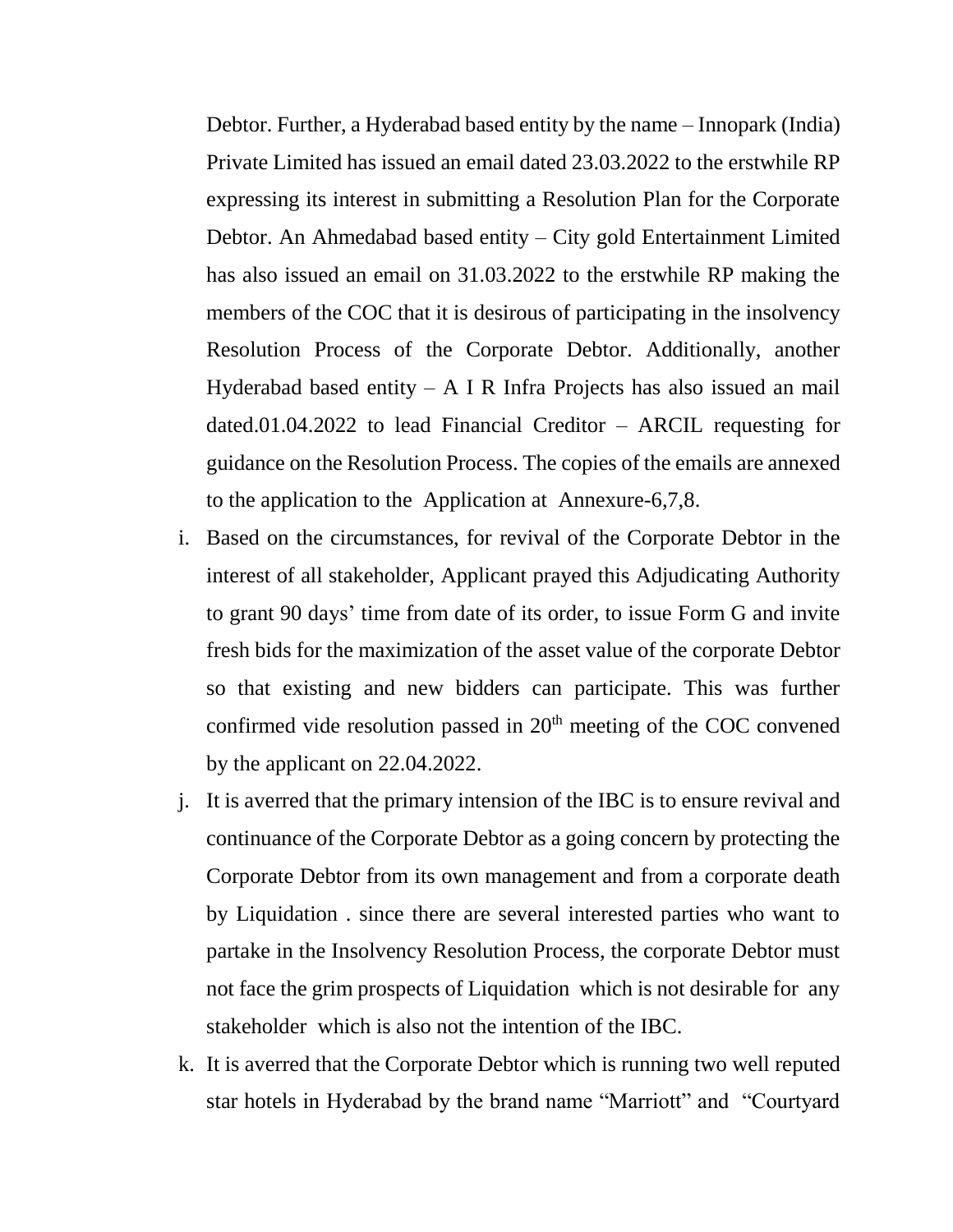by Marriott" has several hundreds of employees working in the organization and is also having active operations and maintenance contract with Marriott. There are regular cashflows in the company and livelihood of the hundreds of employees and workers are dependant on the daily operations of the company. A direction from this Hon'ble Tribunal to the Respondent – RP herein to issue fresh EOIs will enable the maximization of the value of the assets of the Corporate Debtor. It is well settled by the Hon'ble Supreme Court of India that the object of the IBC is revival of the Corporate Debtor and Liquidation should be a matter of last resort.

- l. Applicant had also filed certain case laws to support his contention in the matter of
	- Bank of Baroda Vs Agnipa Energo Pvt Ltd, where in the Hon'ble NCLT Guwahati Bench rejected the Application filed for liquidation of the corporate debtor and directed for fresh CIRP.
	- Amit Goel and Ors vs Piyush Shelters India Private Ltd and Ors, wherein the Hon'ble NCLAT , New Delhi observing the possibility of getting successful resolution directed for fresh CIRP.
- m. It is submitted that all the stakeholders of the Corporate Debtor especially the members of CoC have not only been making efforts for the last four years for resolution of the Corporate Debtor , and there are interested parties who have conveyed their interest in participation of the Resolution Process. Thus the Applicant prays this Adjudication Authority to permit the Applicant to issue a Revised From-G and grant 90 days for inviting fresh expression of interest.

3. We have heard the learned Counsel for the Resolution Professional and also perused the record. Needless to say that in the backdrop of facts and